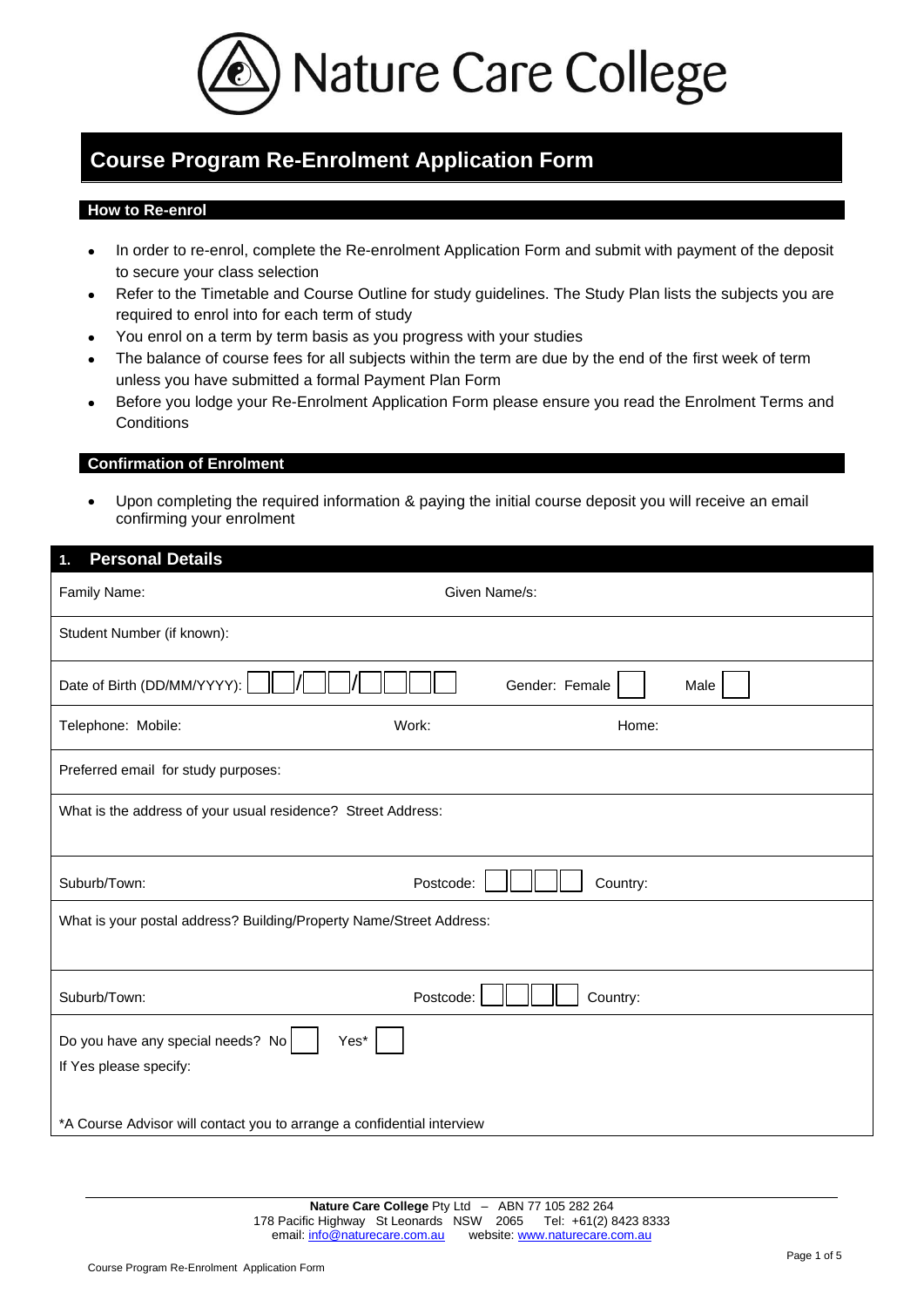

(e.g.: Advanced Diploma of Clinical Naturopathy)

**Course Program Name** 

| Subject Selection Please select your subjects from the Timetable | Day/Evening<br>or on-line | <b>Time</b> |
|------------------------------------------------------------------|---------------------------|-------------|
|                                                                  |                           |             |
|                                                                  |                           |             |
|                                                                  |                           |             |
|                                                                  |                           |             |
|                                                                  |                           |             |
|                                                                  |                           |             |
|                                                                  |                           |             |
|                                                                  |                           |             |
|                                                                  |                           |             |
|                                                                  |                           |             |

#### **Enrolment Terms and Conditions**

- **1.** To reserve your place in a course an initial deposit of \$500 deposit of your first term tuition fees together with the \$95 Enrolment Fee per qualification is required to secure your place. If the course program only has one subject in the term a 50% deposit is required to secure your place
- **2.** Remaining course fees for all subjects within a term are due **by the end of the first week of term** unless you have submitted a formal payment plan form. Non-compliance will result in you being ineligible to re-enrol or to receive an Academic Record or Certificate until all outstanding fees have been finalised.
- **3.** All fees are non-refundable and non-transferable unless a course/subject is cancelled by Nature Care College. In this instance, a full refund is provided.
- **4. Cancellation/Withdrawal Policy:** Course credits will be granted for the course fees paid, less a \$50 withdrawal administration fee per subject provided advice of the withdrawal is received in writing one (1) week prior to the commencement of the subject. Please advise the reason for withdrawal with supporting documentation. Choose your courses carefully as unfortunately we cannot accept responsibility for changes in your personal circumstances or work commitments, which occur after the commencement of your course. Any course fees outstanding are still due and payable.
- **5. Transfers:** A transfer is defined as a change from one course to another within the same term or changing times within the same subject. No fee applies to transfers. Transferring is possible between a distance-learning subject and an on campus subject within the first two (2) weeks of term. Beyond the first two (2) weeks of term transfers can no longer occur.
- **6.** A 10% late surcharge penalty is applied to any outstanding balance at the end of the first week
- **7.** To assist your budget, fees are charged on a per term basis rather than annually upfront. All continuing students are required to re-enrol each term at least one week prior to the start of term.
- **8.** The College reserves the right to vary course structure, teaching staff, adjust fees or class schedules at any time. It is at the College's discretion to discontinue offering a course or subject as deemed necessary.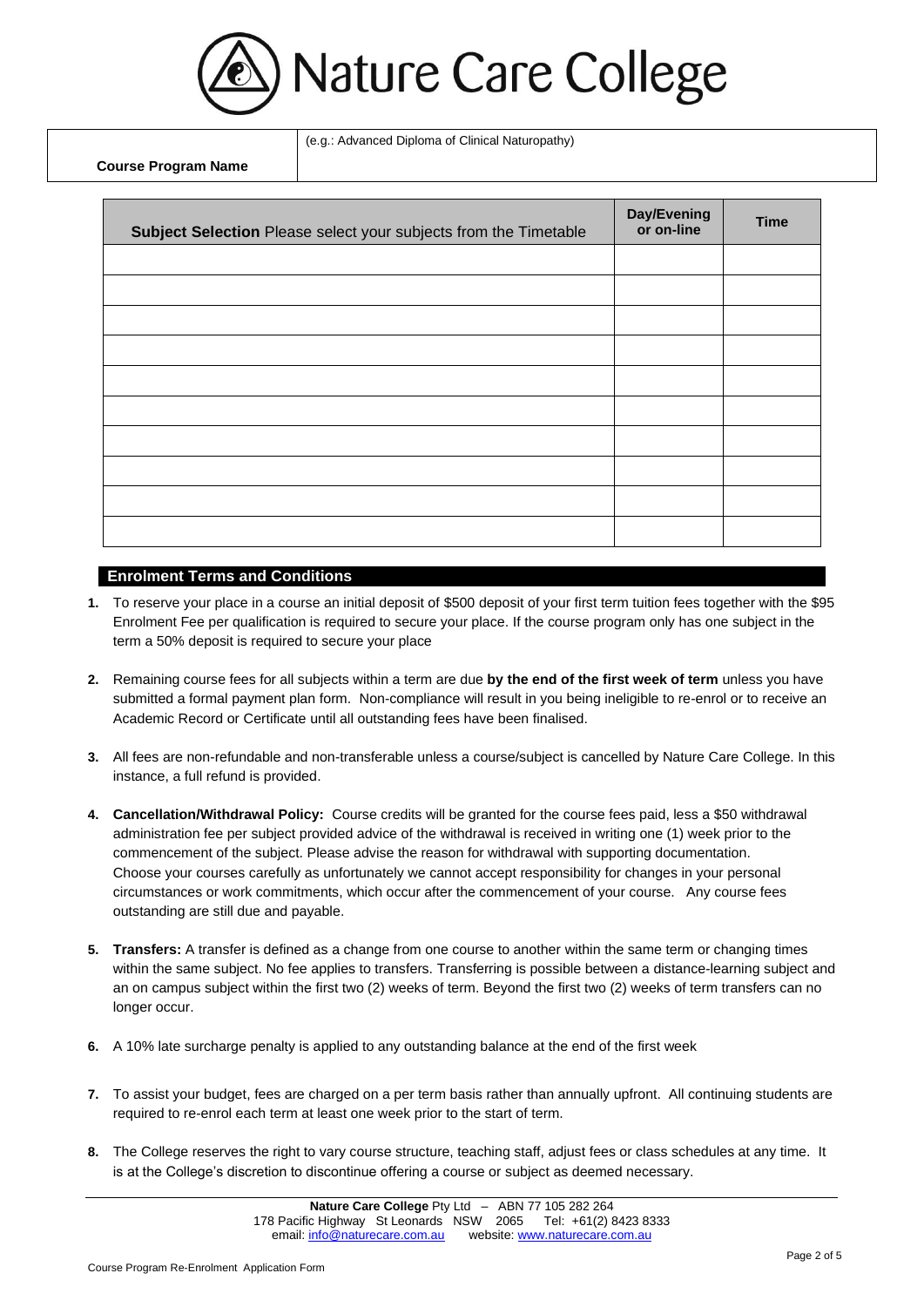- **9.** The college reserves the right to increase course program fees annually.
- **10.** The College reserves the right to cancel a course, or refuse any enrolment as permitted by law.
- **11.** Course Recognition: Recognition of your elected course of study is available as pre-enrolment information and is published on the Course Outline. Professional Training Association recognition is determined by the Professional Association and may be subject to change. Whilst the information published on the Course Outline is current at the time of your initial enrolment, Nature Care College cannot take responsibility for changes that occur in relation to Professional Association recognition and requirements thereafter.
- **12.** As a NCC student, you will need to have a Windows or Mac computer with access to the internet. The e-learning management system that the college uses works well with different operating systems, but the latest version of Windows or Mac OSX are recommended.
- **13.** By enrolling in a course at the College, students agree to be bound by the Enrolment Terms and Conditions and College Policies as outlined in the Student Handbook available on-line.

#### **Privacy Policy**

The privacy of your personal information is a vital part of our relationship with you as a student. We are committed to maintaining the secure custody of your personal information and strictly adhere to the NSW Privacy and Personal Information Protection Act 1988 (NSW).

As a part of functioning as an educational institution Nature Care College holds personal information regarding our students. All information collected is necessary for the conduct of our business as an educational institution.

The information collected is used for a variety of purposes including:

- student admission
- enrolment and progression
- provision of student services
- archival purposes

You can ask us to provide you with access to the personal information we hold about you. All student information including results are held on an in-house database, and access to through Student and Learning Services is available during office opening hours.

We are committed to keeping secure the information you provide to us, and we will take all reasonable precaution to protect your personally identifiable information from loss, misuse, unauthorised access, alteration or disclosure.

We have a range of physical and technology policies in place to provide a robust security environment. We regularly review these measures to ensure their ongoing adequacy.

**PRIVACY:** Nature Care College is committed to protecting your privacy. The information collected on the enrolment form is for the purposes of processing your enrolment, creating and maintaining student records, keeping you informed of upcoming events and assisting us in improving our service to you. If you do not wish to receive information from Nature Care College, please email info@naturecare.com.au and type 'remove my details' in the subject header. Please include your contact details (name, address and phone) in the email.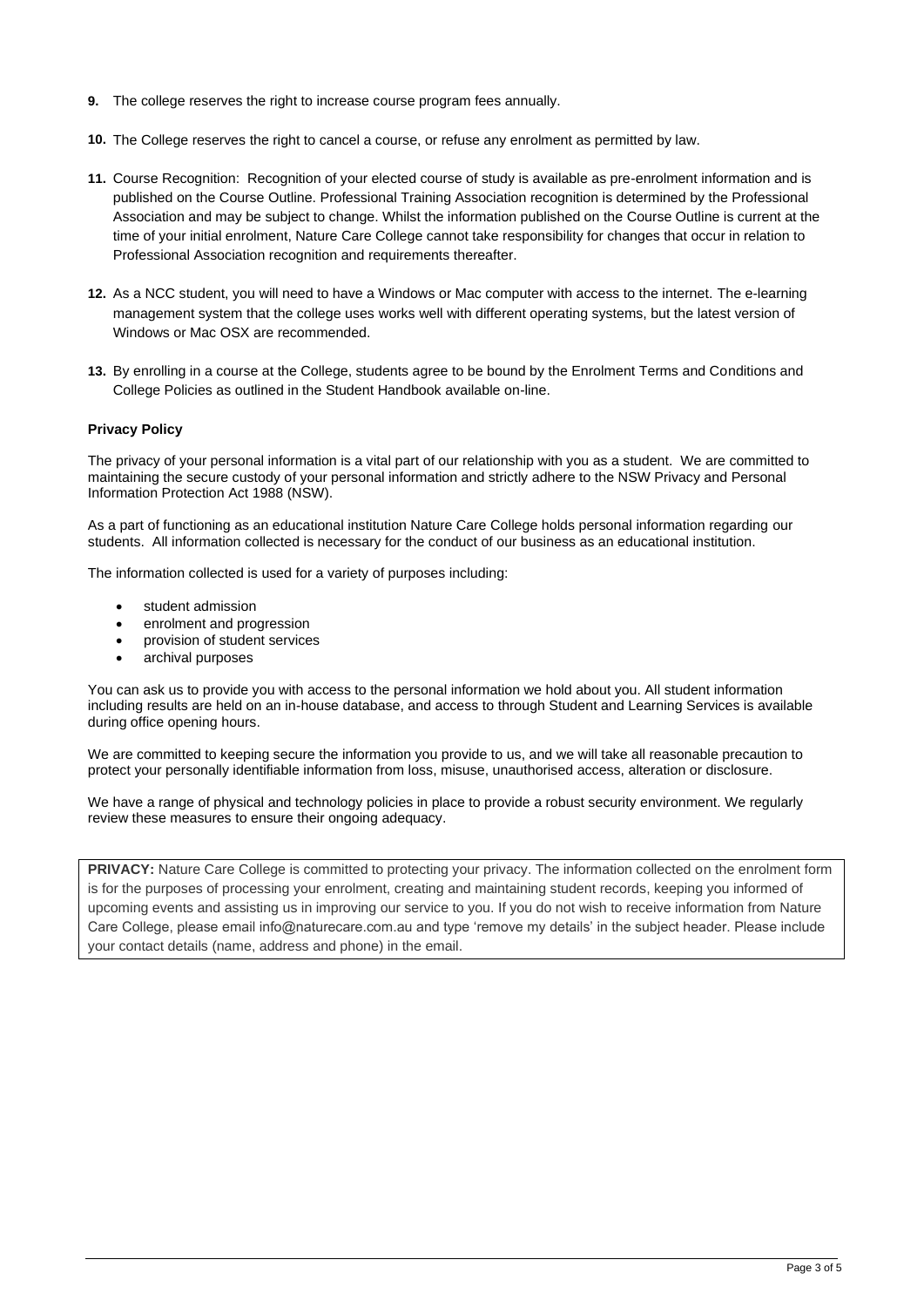## **Declaration and Consent**

- I declare that the information supplied is correct and complete
- Where records of prior study have been provided in support of my application, I authorise Nature Care College to conduct a search and retrieval of my academic record from my previous institution/s to verify the information contained in my application.
- I acknowledge that the provision of incorrect information or documentation relating to my application may result in withdrawal of any offer of a place and that such withdrawal may take effect at any stage of the course, at the discretion of Nature Care College.
- I agree to abide by the Enrolment Terms and Conditions of the College.

| <b>Signature</b>                                                                                                                                                                                                       | <b>Date</b> |  |
|------------------------------------------------------------------------------------------------------------------------------------------------------------------------------------------------------------------------|-------------|--|
|                                                                                                                                                                                                                        |             |  |
|                                                                                                                                                                                                                        |             |  |
|                                                                                                                                                                                                                        |             |  |
| Unsigned applications will not be processed                                                                                                                                                                            |             |  |
| However a specimen of your signature is not required if you are submitting the application form<br>electronically. By submitting the application form electronically you accept all Enrolment Terms<br>and Conditions. |             |  |

### **Please return your completed application form to:**

Electronic submissions to info@naturecare.com.au